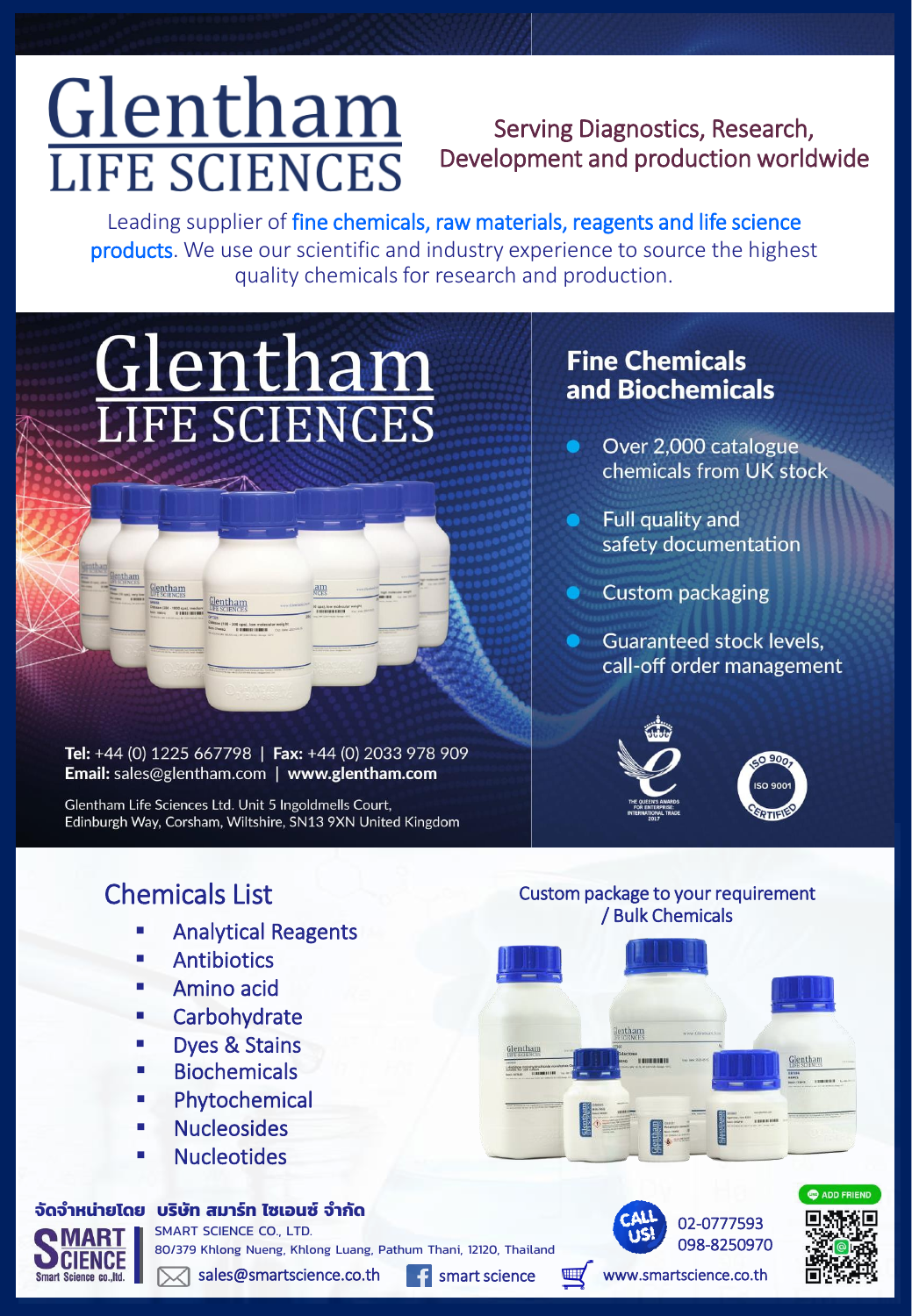# Leading supplier of fine chemicals, raw materials, reagents and life science products.





#### Analytical Reagents

A comprehensive range of high quality organic and inorganic laboratory reagents, for use in analytical applications such as chromatography and titration. Key chemical products in this category include acids, bases, solvents, inorganics and other laboratory essentials.



#### Amino Acids

A complete range of high quality amino acids, including a variety of L-, D- and DL- isomers. The products in this category are suitable for a wide range of applications, including peptide synthesis and cell culture media. Bestsellers include Arginine, Glycine and Tryptophan.



#### Antibiotics

A wide range of common, specialist and rare antibiotics suitable for use in applications such as in vitro diagnostics, cell culture and pharmaceutical research. Key chemical products in this category include Kanamycin monosulfate salt, Pencillin G potassium salt and Streptomycin sulfate.



#### APIs

Our Active Pharmaceutical Ingredients are supplied for use in a variety of research areas, including drug discovery and cancer research. Generics, pharmacopoeia grade APIs, antibiotics and other pharmacologically active compounds can be found in this range.



#### Biochemicals

A comprehensive, combined list of chemicals and biochemicals from other key ranges, including amino acids, antibiotics and biological buffers. Additional products in this range include small bioactive molecules that are not found in our APIs range.



#### **Buffers**

A complete range of biological buffers such as ACES, HEPES, MOPS and TRIS are essential for the majority of our customers, who use this range of products for cell culture media, bioactive molecule stabilization and pH control. Ultrapure grades are available for many of these products.



#### **Carbohydrates**

A comprehensive range of high quality monosaccharides, disaccharides, polysaccharides and derivatives that are essential for cell culture, in vitro diagnostics, molecular biology and biochemistry. Our bestsellers from this range include Glucose, Mannitol and Trehalose.



#### Chitosan & Natural Polymers

This is our very popular and expanding range of natural polymers. Our strongest products include Chitin and Chitosan available with a range of viscosities, for laboratory and industrial use. Other key natural polymers include DEAE-Cellulose and a range of Dextran products.



#### **Detergents**

Detergents and surfactants suitable for research, diagnostics and industrial applications. Key products from this range include Polysorbate 20, Polysorbate 80, Brij 35 (Laureth-23) and Cholic acid.



#### Dyes & Stains

A range of high quality dyes, stains and indicators suitable for haematology and histology (nucleic acids and proteins), in vitro diagnostics, general laboratory use (pH indication) and industrial applications. Best sellers include Bromocresol Green, Oracet Blue and Sudan Black.

#### **จัดจ ำหน่ำยโดย บริษัท สมำร์ท ไซเอนซ์จ ำกัด**

SMART SCIENCE CO., LTD. 80/379 Khlong Nueng, Khlong Luang, Pathum Thani, 12120, Thailand  $\mathbb{\times}$  sales@smartscience.co.th **f** smart science





www.smartscience.co.th